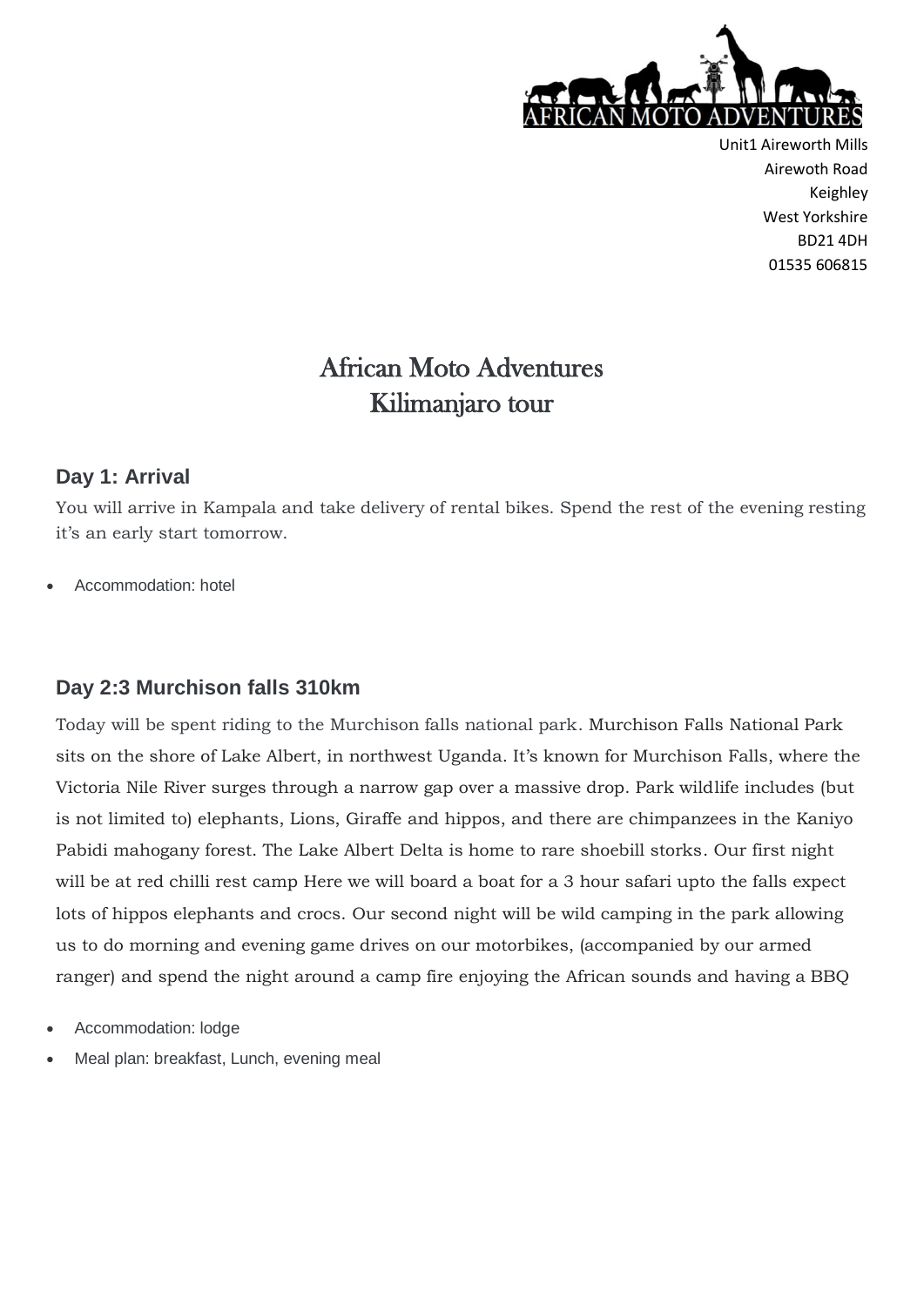

#### **Day 4 hoima town 150km**

Today we ride to Hoima town and spend the night near Lake Albert along the way we ride through small villages on some great off road sections

- Accommodation: river lodge
- Meal plan: breakfast, Lunch, evening meal

#### **Day 5:6 kibale forest 230km**

Today we enjoy one of the most beautiful views in Uganda along the Rwenzori Mountains, you will pass through small villages on good dirt roads enjoy the true African experience and marvel at lake Edward and the congo border, the next day can be spent chimp tracking, hiking in the mountains or just relax and enjoy the views from our lodge

- Accommodation: lodge
- Meal plan: breakfast, Lunch, evening meal

#### **Day 7:8 queen Elizabeth Park 243km**

Today we will ride a short distance but this can be a slow journey road conditions can be challenging, once settled we will head out for an evening game drive and return for dinner, the lodge is surrounded by wildlife and falling to sleep with the sounds from the bush is truly magical we will ride to the park and enjoy a 3 hour boat safari Queen Elizabeth National Park is in southwest Uganda. Leopards roam the Mweya Peninsula, which lies beside Lake Edward. Nearby Lake Katwe is a huge volcanic explosion crater. Boats on the Kazinga Channel float past hippos and Nile crocodiles. Chimpanzees inhabit the Kyambura Gorge. Trails lead to bat caves in the central Maramagambo Forest. The Ishasha area is home to tree-climbing lions and shoebill storks. We will meet our ranger and explore the park on our motorbikes looking for the lions and leopards a truly unique experience only available with African moto adventures, enjoy an evening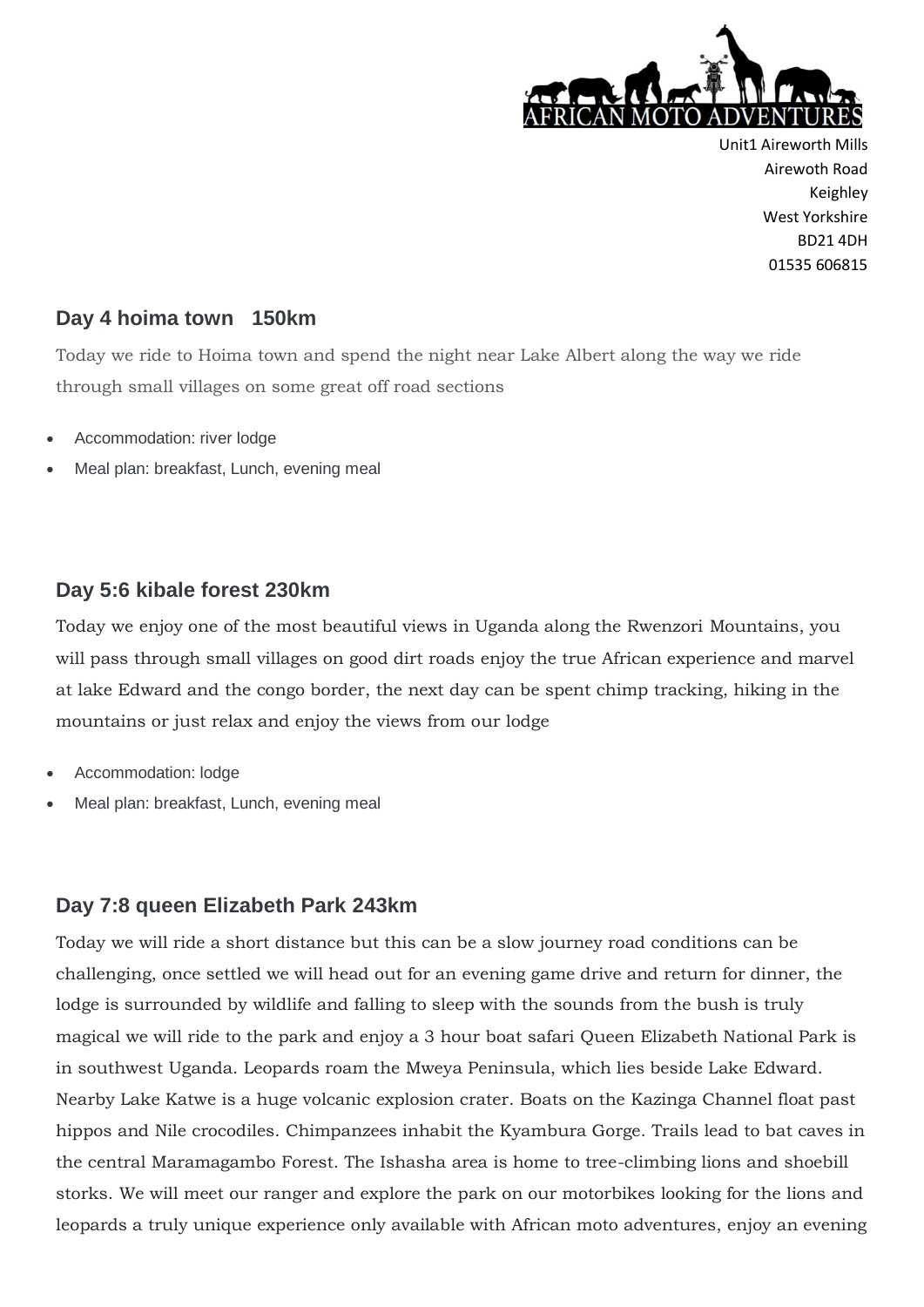

drink watching hippos walk past our accommodation. The next day will be an early start to get the best game drive in Uganda we will return to camp for lunch, we will ride to ishaha sector of the park to see the incredible tree climbing lions, being on motorcycle means we can get to places the safari land rovers cant and with our ranger leading the way it will be an unforgettable experience.

#### **Day 9: kisoro town 280km**

Today we ride around Lake Bunyonyi it is in south-western Uganda between Kisoro and Kabale, and it is close to the border with Rwanda. The lake appears on the 5,000 Ugandan shilling note under the title "Lake Bunyonyi and terraces" the those that have chosen will ride to Bwindi impenetrable national park meet your guide and do a gorilla trek depending on the location of the gorillas this could take from 30 min to 4 hours and is physically demanding, but often the words once in a lifetime experience are used when what they mean is amazing experience but trust us THIS IS ONCE IN A LIFETIME

- Accommodation: hotel
- Meal plan: breakfast, Lunch, evening meal

#### **Day 10: gorilla/Rwanda 130km**

those that have chosen will ride to Bwindi impenetrable national park meet your guide and do a gorilla trek depending on the location of the gorillas this could take from 30 min to 4 hours and is physically demanding, but often the words once in a lifetime experience are used when what they mean is amazing experience but trust us THIS IS ONCE IN A LIFETIME

If time permits we will cross into Rwanda and head towards Kigali

- Accommodation: hotel
- Meal plan: breakfast, Lunch, evening meal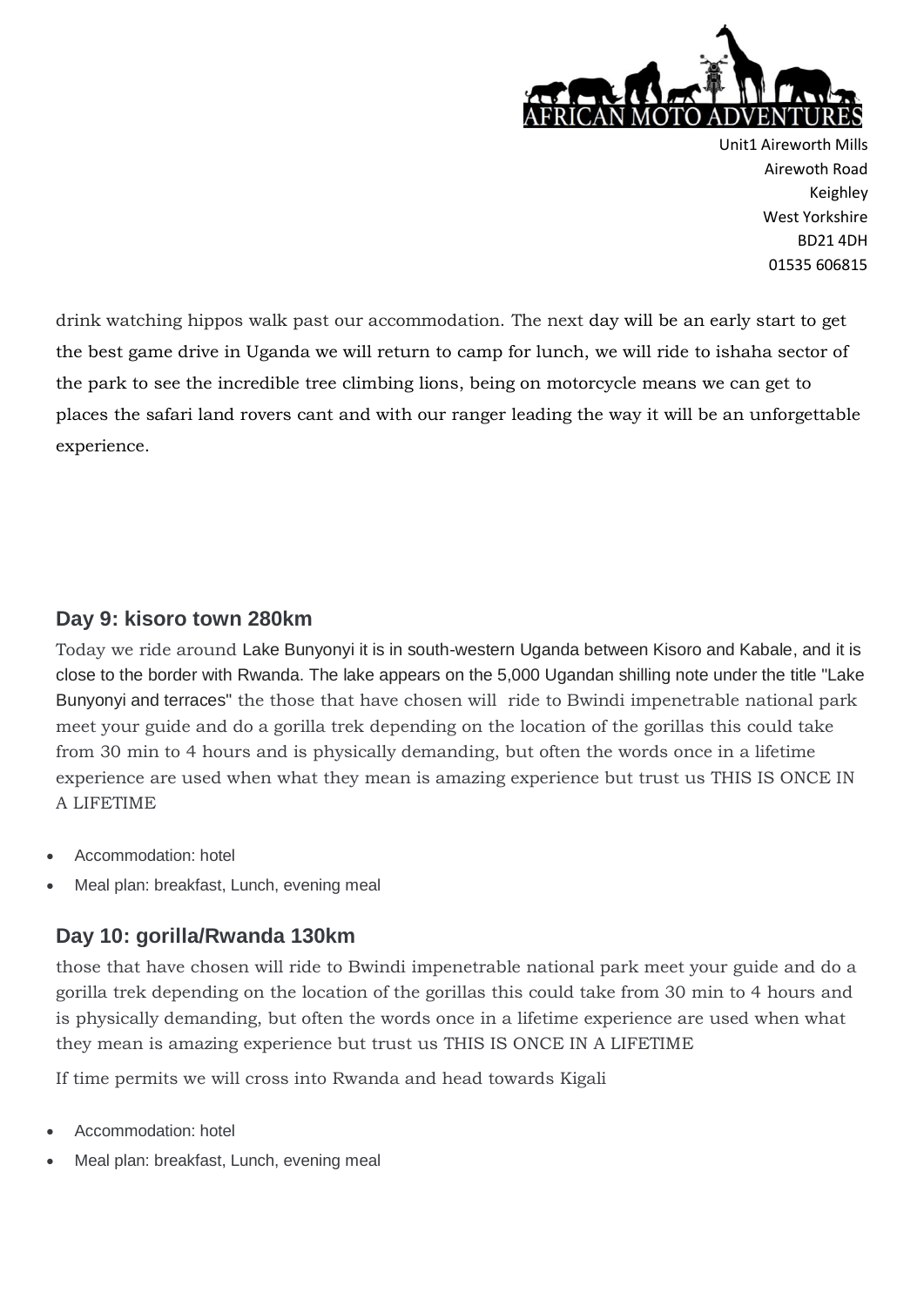

# **Day 11: Kigali**

Today we will spend the day in Kigali and experience the sights and sounds of this amazing city, we will visit genocide memorials and Kigali museum here you will be saddened by Rwanda's past but hopeful of its future nowhere on earth has a people learned what peace and harmony means and this makes Rwanda one of the safest places in Africa, and visitors are always greeted with a smile and friendship.

- Accommodation: hotel
- Meal plan: breakfast, Lunch, evening meal

# **Day 12: Geita 430km**

Today we will spend the day riding tarmac roads to geita a town in Tanzania border crossings take some time and are all part of your African adventure if we cross the border in good time we will stop at Rusumo Falls.

- Accommodation: hotel
- Meal plan: breakfast, Lunch, evening meal

# **Day 13: Serengeti national park 417km**

Today we will swap our bikes for a vehicle and head for the Serengeti park it is a long drive and along the journey we will pass many Masai villages with the opertunity to get some pictures with Masai warriors, our bikes will be transported to Nairobi where we will be reunited in 4 days.

- Accommodation: lodge
- Meal plan: breakfast, Lunch, evening meal

# **Day 14: Serengeti national park 300km**

Today we do an early morning game drive in what is arguably the best national park in Africa today your camera will be your best friend, after the drive we head for Ngorongoro crater one of the most beautiful places in the whole African continent time to enjoy a beer watching the sun set over the Serengeti from our safari lodge.

- Accommodation: safari lodge
- Meal plan: breakfast, Lunch, evening meal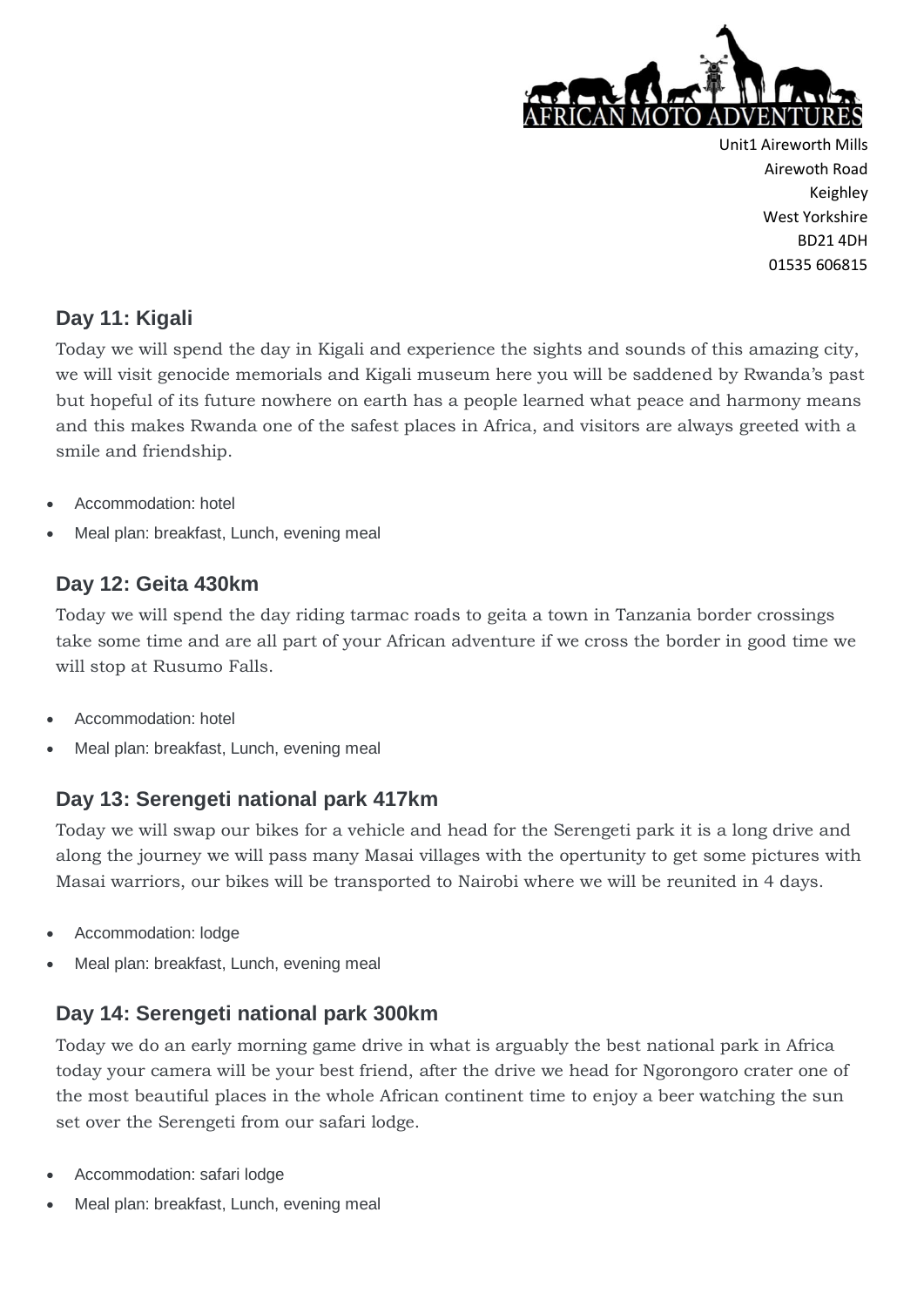

#### **Day 15: Kilimanjaro 260km**

Today after lunch we head for Kilimanjaro on the way expect to see masai people we may get the chance to stop at Arusha famous for its culture and history catch amazing views of volcanic mt meru

- Accommodation: safari lodge
- Meal plan: breakfast, Lunch, evening meal

# **Day 16: Kilimanjaro**

Today we stay in view of the amazing Mt Kilimanjaro you can choose to visit a masai village learn about the culture and history of these Nobel people, take a walk spot wildlife or just drink in the splendour of Africa's highest peak the choice is yours.

- Accommodation: safari lodge
- Meal plan: breakfast, Lunch, evening meal

# **Day 17:18 Kenya 350km**

Today we cross into Kenya and head for Nairobi Kenya's capital, once we arrive in Nairobi expect everything a large bustling capital city brings noise chaos and people, the next day is spent doing anything you like take a boda boda around the city visit a market buy those expensive western goods at a fraction of the price but remember they might be fake, Nairobi really has to be experienced to be believed. We are re united with our bikes they will be washed and ready to go.

- Accommodation: hotel
- Meal plan: breakfast, Lunch, evening meal

# **Day 19 Kisimu 250km**

Today we head to kisimu town riding through valleys and mountains to cross lake Naivasha town the views are amazing but vigilance is needed the Kenyan police are good at handing out traffic fines for speeding.

- Accommodation: hotel
- Meal plan: breakfast, Lunch, evening meal